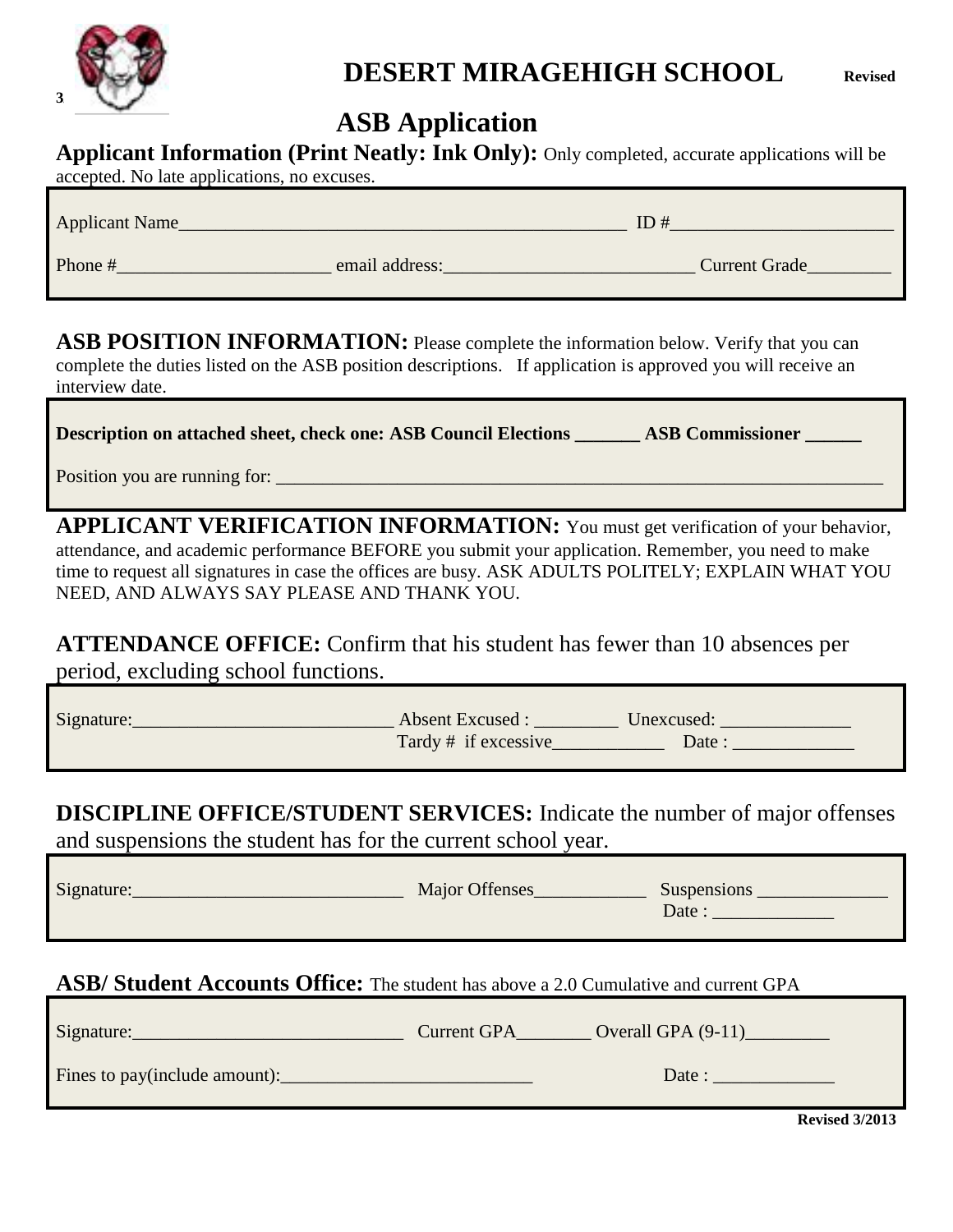# **Desert Mirage High School ASB Class Contract/ Requirements**

### **If accepted to the Desert Mirage High School ASB Leadership Class for this school year, I will:**

- 1. Abide by and hold the rules and regulations of Desert Mirage High School and Coachella Valley Unified School **District**
- 2. Uphold the high standards of conduct expected of me as a student leader displaying characteristics of a positive role model for our student body. I will continue to be trustworthy, responsible, respectful, fair, enthusiastic, selfmotivated, and dependable and honest.
- 3. Have good attendance, no more than 10 unexcused absences during applicable school year; this excludes school functions such as athletic events and/or DMHS Club trips. I understand that this is done to ensure that I can continue to participate in ASB functions regularly and never fall behind in classes.
- 4. Continue to maintain a minimum of a 2.0 cumulative G.P.A., no D's or F's on citizenship. Grade Checks will be conducted.
- 5. Grades are earned and weighed for this leadership course as follows: Mandatory Events and Dance preparations 30%, Spirit Week and Activities 30%, Daily Duties 20%, Community Service 20%.
- **6. Arrange transportation to and from school. Be willing to come to school early and stay a few hours late when required in addition to helping on scheduled Saturdays and summer days.**
- 7. Assist with the organization of school assemblies and other events such as; back to school night, sport banquets, orientations, registration, end of the year ceremonies amongst others. Daily obligations include stocking vending machines, counting money, restocking our ASB materials, maintenance of ASB room and equipment.
- 8. Promote the A.S.B.'s mission to create a united student body and promote a positive school culture. ASB will show support to all groups on campus by attending all home football games, at least one major game for every sport, one major performance, and or one academic competition during the school year. The advisor will post the schedule to follow at least 2 weeks in advance. Failure to attend will reflect negatively on your leadership class grade and lead to your exclusion from reward dinners and trips.

Personally inform the ASB advisor and ASB president if I cannot attend an event in advance. **ASB requires time beyond normal school hours. In addition, members are expected to devote some of their time before or after school, holidays, and on weekends to work on activities and events**. **ASB activities must hold priority over all commitments outside of school activities. (Ex: Job, other clubs)**

- 9. **ASB student trips "Cancellation Policy"** Travel expenses paid by ASB funds that include tickets, conferences and hotel cost that are non-refundable, student/parents will be responsible for reimbursement to the ASB Account for any cost incurred and cancelled by student/parent at the last minute.
- 10. Attend formal meetings on a weekly basis to assure that all proper ASB procedures and documentation is followed. Attend afterschool classes with ASB. Register for the 7<sup>th</sup> period class. I will follow proper parliamentary procedure.
- 11. Attend summer meetings, help with registration, and freshmen orientation, ASB room clean out, two weeks before school starts. Shifts for summer work will be presented in our first summer meeting. Dates and times for summer duties will be given out the last week of our current school year.

**I have read and understand the above Associated Student Body Contract and promise to abide by the rules set forth. I understand that by not fulfilling the obligations, I may be removed from the course. I promise to serve the students and staff of DMHS to the best of my ability.**

Student Signature:\_\_\_\_\_\_\_\_\_\_\_\_\_\_\_\_\_\_\_\_\_\_\_\_\_\_\_\_\_\_\_\_\_\_\_\_\_\_\_\_\_\_ Date:\_\_\_\_\_\_\_\_\_\_\_\_\_\_\_\_\_\_\_\_\_\_\_

| Date: |  |  |  |
|-------|--|--|--|
|       |  |  |  |

**Parent Signature: \_\_\_\_\_\_\_\_\_\_\_\_\_\_\_\_\_\_\_\_\_\_\_\_\_\_\_\_\_\_\_\_\_\_\_\_\_\_\_\_\_\_ Date: \_\_\_\_\_\_\_\_\_\_\_\_\_\_\_\_\_\_\_\_\_\_\_**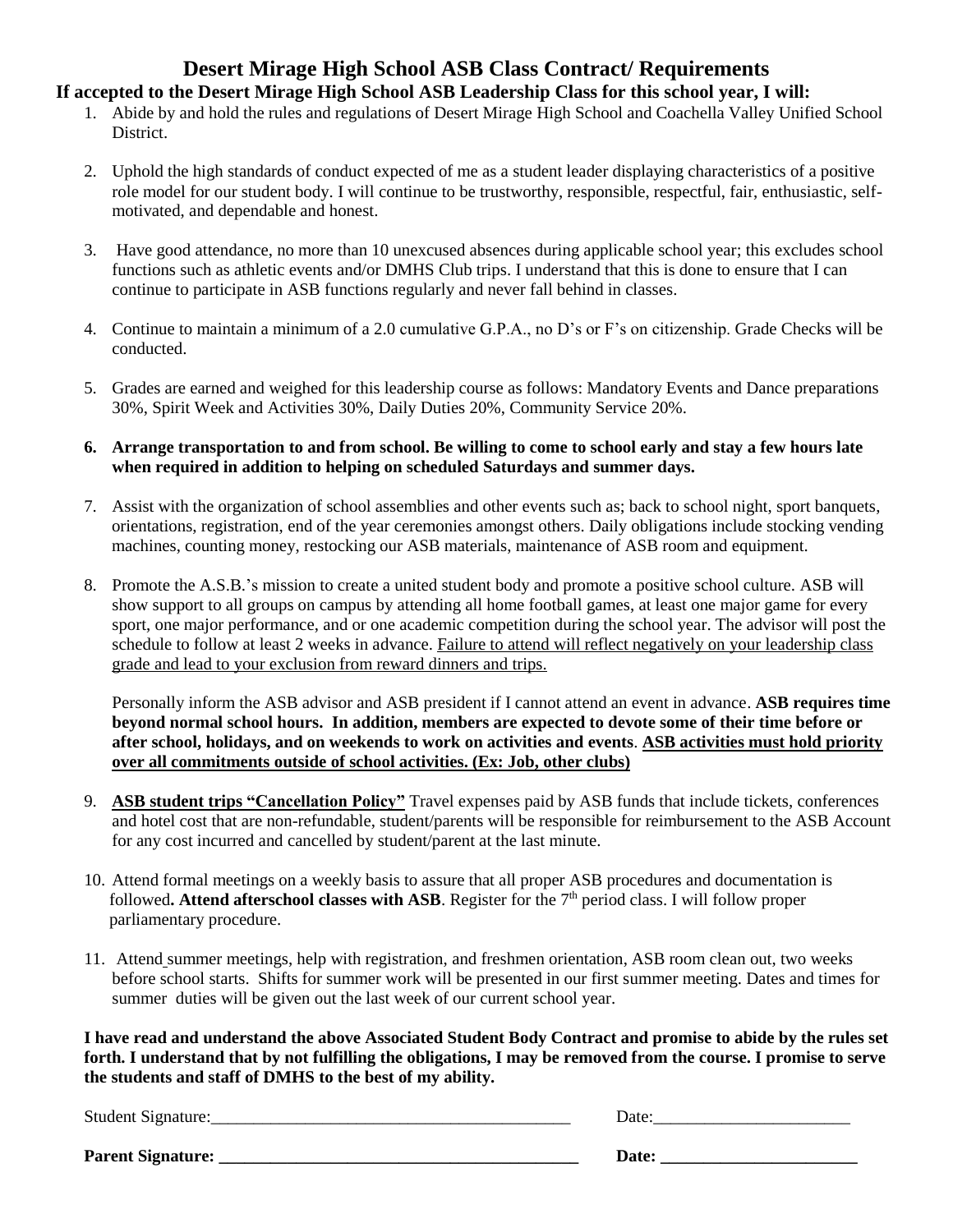## **Council Descriptions (Elected Position)**

**ASB Council:** Elected by our student body after a week of campaign. You must follow the campaign guidelines, and application process. To run for office you must be in good academic standing as listed on the cover of our application, must be a member of ASB for at least 2 years. If no applicants, we move to 2 semesters as a member of ASB, and if no applicants, we move to a council member of an active DMHS club larger than 25 students. Students must be a Junior/Senior.

**Election Week:** If I am approved, I will only be allowed to campaign from Monday – Thursday the week after the application deadline. I must follow the rules listed below or I will be disqualified from the election.

- a. Posters must contain words or phrases that are school appropriate, must be approved Monday morning of the campaign week.
- b. Small posters and fliers are only allowed on the windows but with clear tape
- c. Poster placed only on the walls must be hung with blue painter tape
- d. Small items, beads, and stickers are ok to pass out
- e. Fliers can be passed out but I am responsible for picking them up if found on the floor. They are not to be put up on teacher's doors unless permission is granted by the teacher.
- f. I will remove all of my posters by Thursday afterschool.
- g. All candidates must submit a 3-5 minute campaign speech for approval prior to a debate, scheduled to be held during both lunches on Wednesday of this same week. In addition to the speech, you will each have 2 minutes to answer questions from our student body.

#### **PRESIDENT:**

The Class President shall:

- Oversee all ASB activities, assemblies, fieldtrips, and other school events.
- Plan and execute ASB Fundraisers.
- Lead ASB in community service events.
- Be in charge of organizing and presiding over all class meetings.
- Attend monthly meetings with the ASB Director and Bi-Monthly School Board Meeting

#### **VICE PRESIDENT:**

The Vice President Shall:

- Assume all Presidential duties and responsibilities in their absence
- Succeed automatically to the Presidency in the event of impeachment, resignation, or disqualification
- Oversee all clubs and campus organizations
- Oversee Student Senate monthly meetings. Create and agenda for the meeting.
- Attend monthly meetings with the ASB Director and Bi-Monthly School Board Meeting

#### **TREASURER:**

The Class Treasurer shall:

- Be responsible for maintaining a record of the Class funds and financial report
- Be the official liaison between the class and the Student Accounts/ASB Office.
- Complete and sign deposit slips for ASB vending machines
- Attend monthly meetings with the ASB Director and Bi-Monthly School Board Meeting

#### **SECRETARY:**

The Class Secretary shall:

- Keep minutes of all Class meetings and keep a file of all minutes for future reference.
- Be responsible for taking attendance to all meetings.
- Write up purchase orders at least one day before our weekly meeting.
- Update activities on our calendars
- Attend monthly meetings with the ASB Director and Bi-Monthly School Board Meeting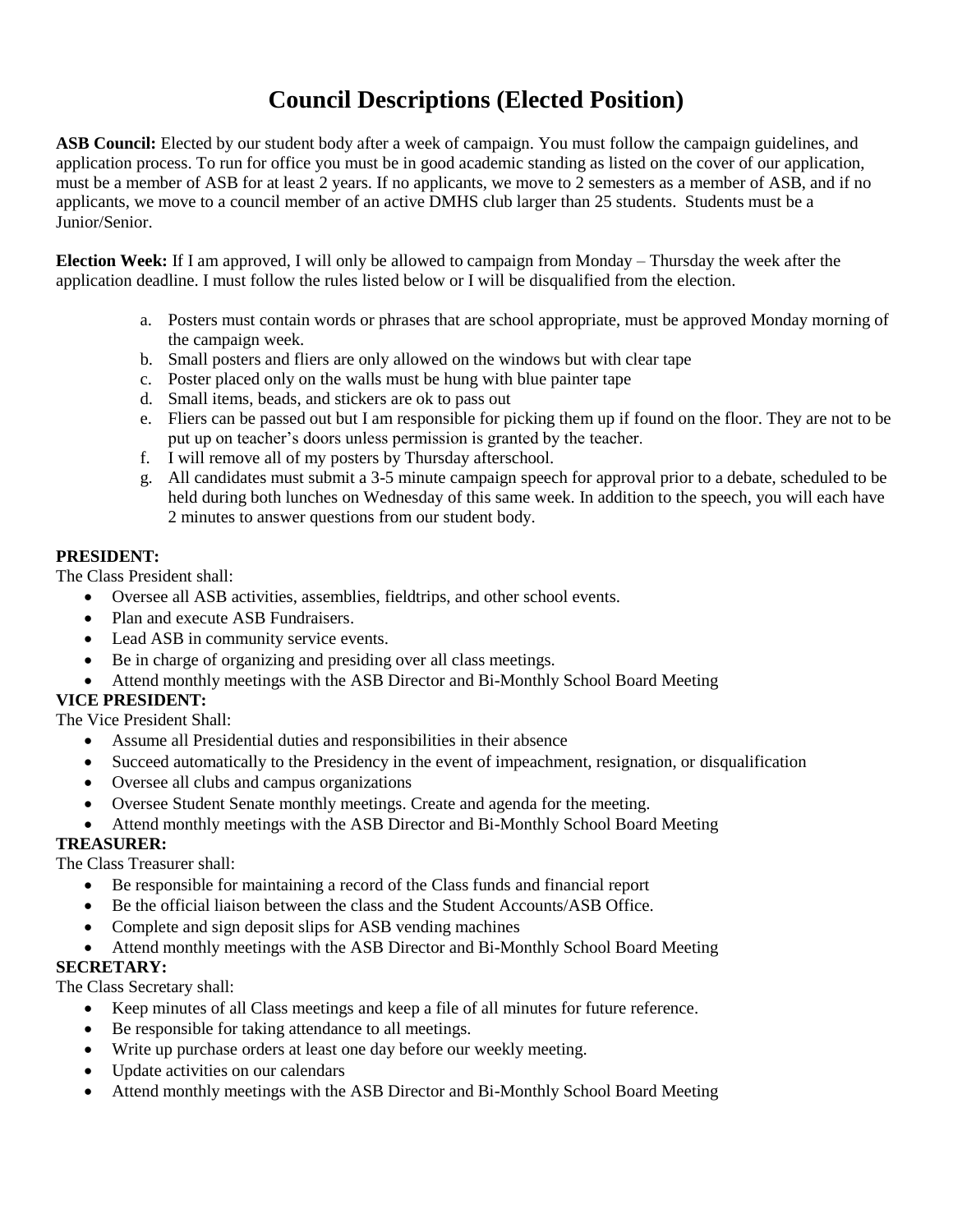#### **SCHOOL BOARD REP:**

The School Board Rep. shall:

- Must attend all District School Board meetings, held once a month at the District office and present a summary of our school events to the board.
- Act as Sargent of Arms
- Coordinate events, activities, and dances with ASB Director

#### **DIRECTOR OF ACTIVITIES:**

- **Activities Manager** Supervise the assembly, and make sure everyone has an assigned job. Organize runthrough of assembly, make final contact with performers.
- Update activities on our calendars
- Attend monthly meetings with the ASB Director and Bi-Monthly School Board Meeting

#### **DIRECTOR OF PUBLICITY:**

- **Publicity Manager** Supervise and make sure requests are complete. Organize posters and committee. Make final deliveries and posts. Over see, help, and guide commissioners of publicity
- Attend monthly meetings with the ASB Director and Bi-Monthly School Board Meeting

### **ASB Appointed Commissioner Positions (Interview Required)**

All commissioners must submit an application, teacher recommendations, and must go through an interview process. Interviews will be conducted by a panel of two adults, the ASB President and Vice-President. To interview for these positions you must meet the basic requirements listed on the cover of the application and abide by the ASB Contract. Come prepared with a 2-3 minute introduction, a visual representation of yourself, a poster, or PowerPoint, anything that demonstrates your skills for the position you are applying for. Do research on what ASB is about and be ready to stand out from the rest.

**Pep Commissioners (4 students):** Plan out assemblies and spirit weeks. Work under the Director of Assemblies. Organize lunch activities

• **Spirit Leader-** Supervise and direct spirit activities during school lunches, assemblies and events. Friday's are spirit days; make sure all ASB members participate.

**Commissioner of Public Relations (2 student):** Start online media connections, such as Facebook, update website information, make bulletin announcements, presides over all social media. Complete poster orders and school special announcements. Publicizes special events in creative ways, videos, slideshows, etc…Works under Director of Publicity

**Commissioner of Athletics (2 student):** Updates athlete of the week on the bulletin, posters, and works with public relations commissioner. Must be in contact with all coaches. Assists staff in all athletic banquets. Attend sporting events. Make sure announcements are set (Game day/post game). Set up sound system for games. Assists staff in all athletic Banquets.

**Historian (2 student):** Takes pictures of all events, decorates our ASB walls, creates an ASB memory wall and slide show. Provides pictures for ASB website, Facebook and Twitter accounts. Works closely with PR.

**Sound Crew (2 students):** Prepare sound equipment before and after ASB events, prepare voiceovers for our assemblies, edit songs for assemblies, maintain all technological equipment in good condition. Set up for lunch activities and all events

**ASB Applicant Statement:**

Applicant's Name

3rd Period Class\_\_\_\_\_\_\_\_\_\_\_\_\_\_\_\_\_\_\_\_\_\_\_\_